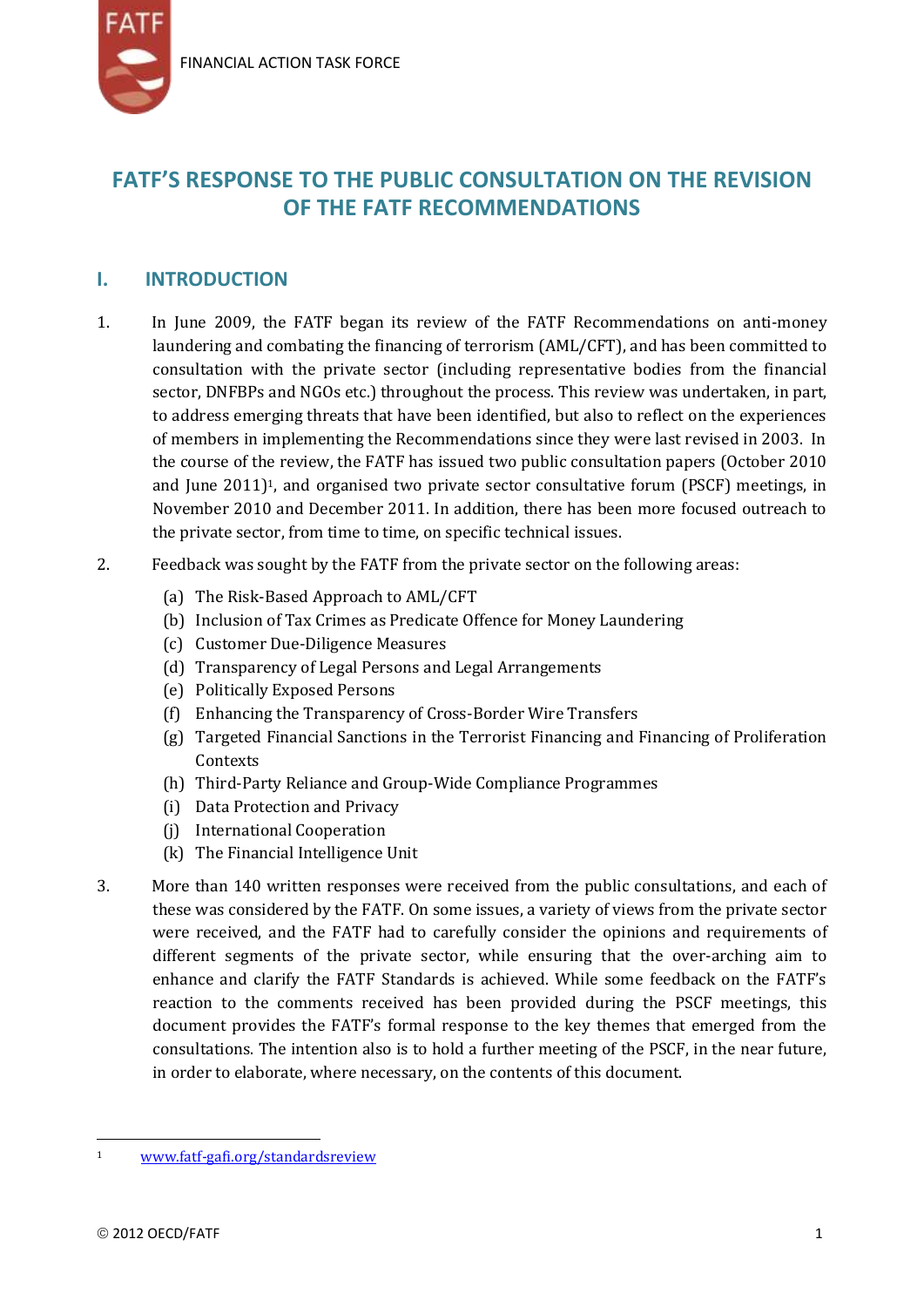## **II. FATF'S RESPONSE TO THE KEY ISSUES ARISING FROM THE PUBLIC CONSULTATIONS**

4. Not surprisingly, the consultation process generated a very broad range of opinions on many of the issues, with quite opposite positions being advocated in some cases. This document does not attempt to respond to each and every position taken, but focuses on the more consistent themes that emerged from the comments.

#### **The Risk-Based Approach** (New Recommendation)

- 5. There was broad support from the private sector on applying a risk-based approach to AML/CFT, in general. The majority of responses were also in favour of a risk-based approach to the supervision of compliance with AML/CFT obligations. Some concerns were expressed that supervisors may not adequately understand or apply the risk-based approach, and that it could be helpful to have additional guidance on compliance risk indicators that supervisors and the private sector may refer to. Requests were also made that the more overt references to the risk-based approach in the Recommendations themselves should not detract from the value of the FATF's sector-specific guidance that had previously been developed in consultation with the private sector; and that the overall approach should be sufficiently flexible for practitioners to be able to use their own judgement when applying a risk-based approach.
- 6. The effective implementation of the risk-based approach requires both countries and the private sector to work in partnership, to clearly understand the money laundering and terrorist financing risks which affect them, and to adapt their systems to the nature of these risks. The underlying principle, clearly stated in several places in the revised Recommendations, should remain that enhanced measures should be applied where the risks are higher, with the option of applying simplified measures where the risks are lower.
- 7. The revised Recommendations also make it clear that in applying a risk-based approach, countries and the relevant supervisors should take into consideration the varying characteristics of the financial institutions or designated non-financial business and profession (DNFBPs), and the degree of discretion allowed to them under a risk-based approach. Appropriate information on the risks assessment and the resulting approach to supervision should be communicated to the private sector, so that financial institutions and DNFBPs would have a better appreciation of the flexibility given them to differentiate the extent of their preventive measures, depending on the type and level of risks. The FATF had also taken the opportunity to provide additional guidance in the form of illustrative examples of higher and lower risk factors, and the appropriate measures that might be adopted in certain situations. However, these remain examples and should not be misunderstood to represent part of the mandatory elements of the revised Standards.
- 8. Regarding sector-specific guidance, the FATF had, in recent years, produced a series of sectoral guidance documents, each of which includes guidance for both public authorities and the private sector in the application of the risk-based approach. Following the adoption of the revised Recommendations, the FATF will, in consultation with the relevant parts of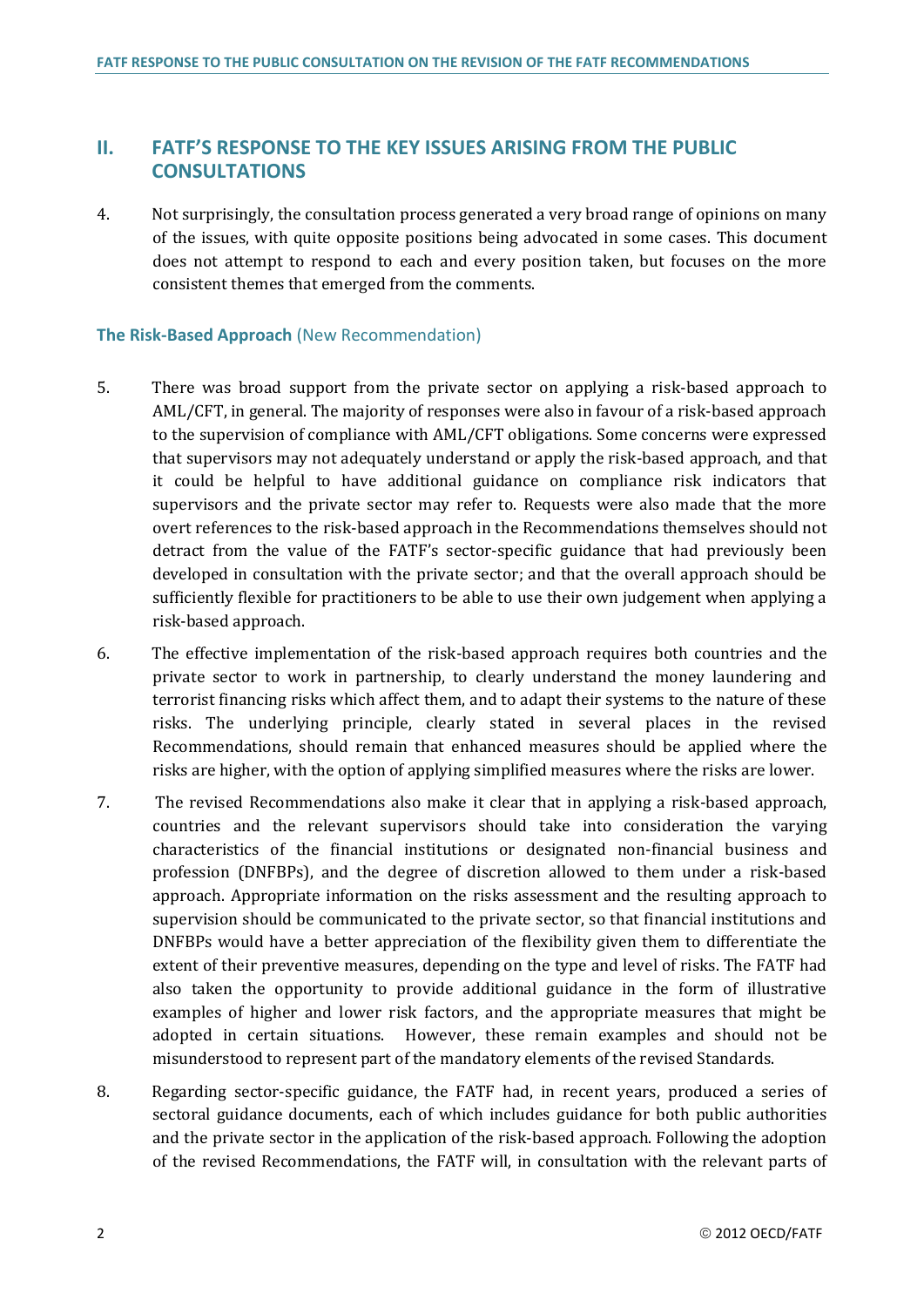the private sector, initiate further work to update the guidance documents to reflect the changes in the risk-based approach, and to consider developing additional compliance risk indicators and best practices.

#### **Inclusion of Tax Crimes as a Predicate Offence for Money Laundering** (New)

- 9. The responses received from the private sector on the inclusion of tax crimes as predicate offences were mixed, with a number of financial representative bodies supporting the proposal in general, while many representative bodies, including DNFBPs' representative bodies, indicating concerns or rejecting the proposal. The concerns relate in particular to: (i) the scope of tax crimes, with a strong preference indicated that only serious tax crimes should be included; (ii) the lack in expertise and the inherent difficulty for the private sector in detecting tax crimes; and (iii) the need for a level playing field.
- 10. The FATF had considered these concerns and the need to address the growing threat over the laundering of tax crimes. The change is thus calibrated to focus on the inclusion of serious tax crimes, and is similar to the approach that the FATF has taken consistently in defining the minimum range of predicate offences for money laundering as being serious offences. Countries would, therefore, have some flexibility with respect to the precise offences to be included in relation to its own circumstances.

#### **Customer Due-Diligence (CDD) Measures** (New Recommendation 10)

- 11. The private sector was consulted on various aspects of the CDD measures, including proposals to further clarify the steps necessary to identify and verify the ultimate beneficial owner. A number of issues were tabled by respondents, relating to: (i) the challenges faced in establishing who are the beneficial owners, and the possibility of introducing a threshold in defining beneficial ownership; (ii) the cost and burden of conducting CDD measures, and the possibility of exemptions from identifying the beneficial owner, unless there are identified money laundering and terrorist financing risks; (iii) requests for assistance from the public sector to help the private sector identify and verify beneficial owners of legal persons and legal arrangements; and (iv) the specific circumstances of the life insurance industry when dealing with beneficiaries of life insurance policies. The FATF is fully aware of the challenges faced by financial institutions and DNFBPs in fulfilling the obligations with respect to identifying beneficial owners, and this has been a particular challenge identified during the recent round of mutual evaluations conducted on FATF members. Therefore, considerable attention has been given during the revision to try to address some of the concerns.
- 12. **Clarification of measures to identify and verify beneficial owners:** In recognising that it may not always be possible to identify the natural person who is the ultimate beneficial owner when dealing with legal persons or legal arrangements (e.g. when there is a diversified ownership structure), a step-by-step process on the appropriate CDD measures has been adopted in the revised Recommendation. When dealing with a customer which is a legal person, a financial institution should first try to identify the natural persons who ultimately have a controlling ownership interest; but if there is doubt over whether such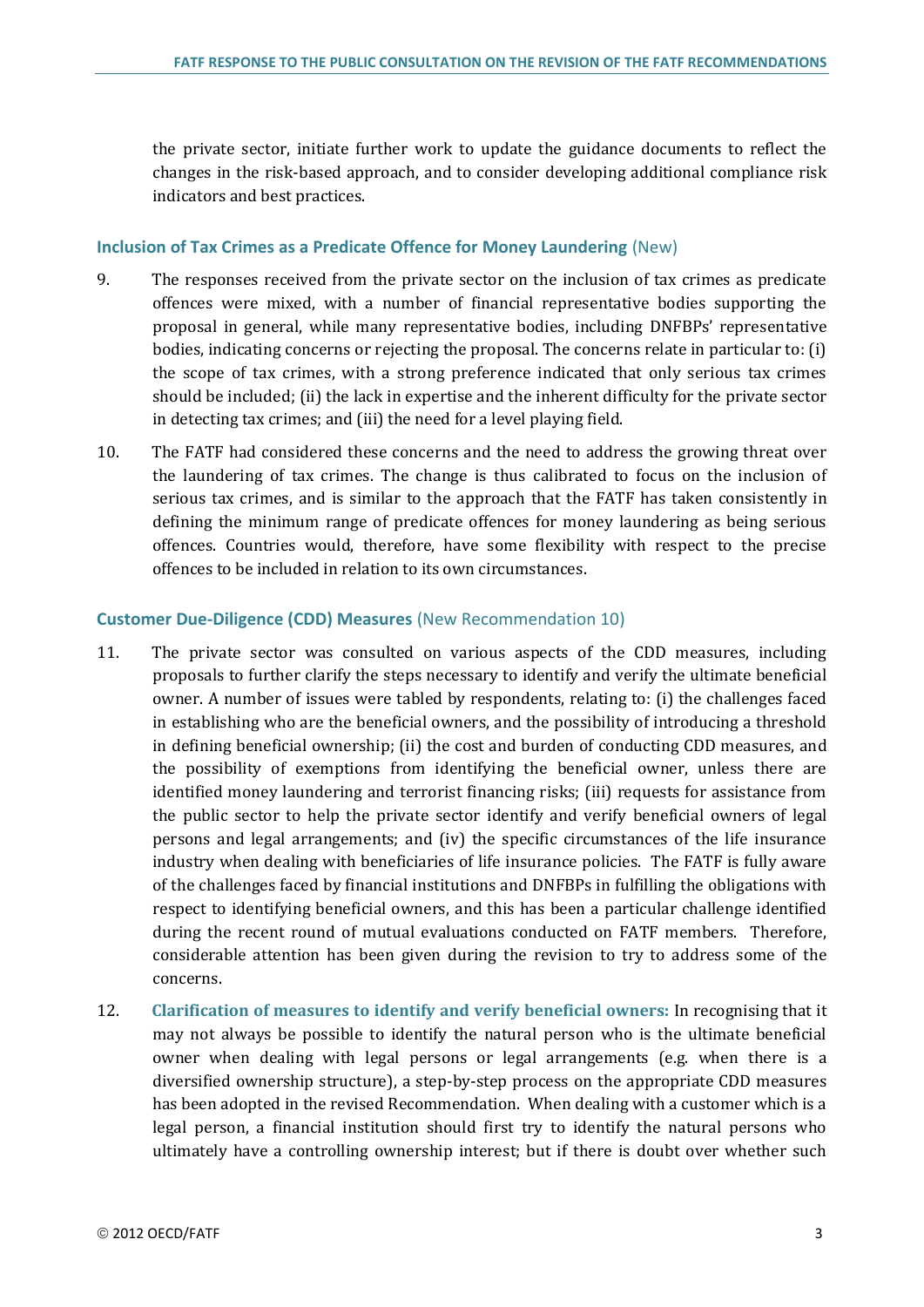persons hold the beneficial ownership, or when no such natural persons can be identified, the financial institution should aim to identify if there are other natural persons that may exercise control over the customer through means other than shareholding. If these measures fail to identify a natural person exercising such controls, the financial institution should then take reasonable steps to identify the natural person holding a senior management position.

- 13. The FATF has also considered the private sector's concern over the concept of identifying and verifying the "mind and management" of a legal person, and has removed the reference, using instead the more familiar concept of "senior management". To assist in the effective implementation of these requirements, the FATF will be considering the possible need for additional guidance on the measures for the identification and verification of beneficial owners, and will consult the private sector accordingly, in due course.
- 14. The private sector proposal for applying a numerical threshold when determining controlling ownership of a legal person has been considered. The revised Recommendations now recognise that such an approach may be reasonable in some cases, and it will be the responsibility of individual countries to determine and justify what would be the appropriate thresholds if they choose to adopt this approach.
- 15. **Cost and burden of compliance and the benefits of a risk-based approach:** The FATF recognises the cost borne by the private sector in implementing the CDD requirements, as well as the potential challenges that they can incur when dealing with customers, but the FATF remains resolute in its opinion that robust CDD measures are fundamental to an effective AML/CFT regime. Also it is in the interest of financial institutions and DNFBPs themselves to minimise the risks to their reputation from their association with moneylaundering and terrorist financing. The FATF also believes that the implementation of an appropriate risk-based approach will allow the private sector to better allocate resources according to the risks associated with the transactions and business relationships, and apply reasonable measures commensurate with the risks. A key component for an institution in understanding its risks is to know who it is dealing with. It is thus entirely appropriate that institutions should identify and verify both the customer and the beneficial owner. Nonetheless, under the risk-based approach, the scope and depth of those measures may vary, and it may even be possible for there to be exemptions from the requirement to identify and verify the beneficial owner in strictly limited and defined circumstances, when there is proven low risk of money laundering or terrorist financing. When properly applied, the risk-based approach will assist the private sector to focus its resources and reduce the burden of compliance.
- 16. **Access to greater information on the ownership of legal persons and legal arrangements:** Some respondents proposed that, if financial institutions are being required to establish beneficial ownership, the public sector should assist by facilitating access to much more information on who owns or controls such legal structures. The FATF has given further considerable thought to measures to improve the transparency of legal person and legal arrangements, primarily for investigative purposes (the revised Recommendations 24 and 25, including the Interpretative Notes), and believes that the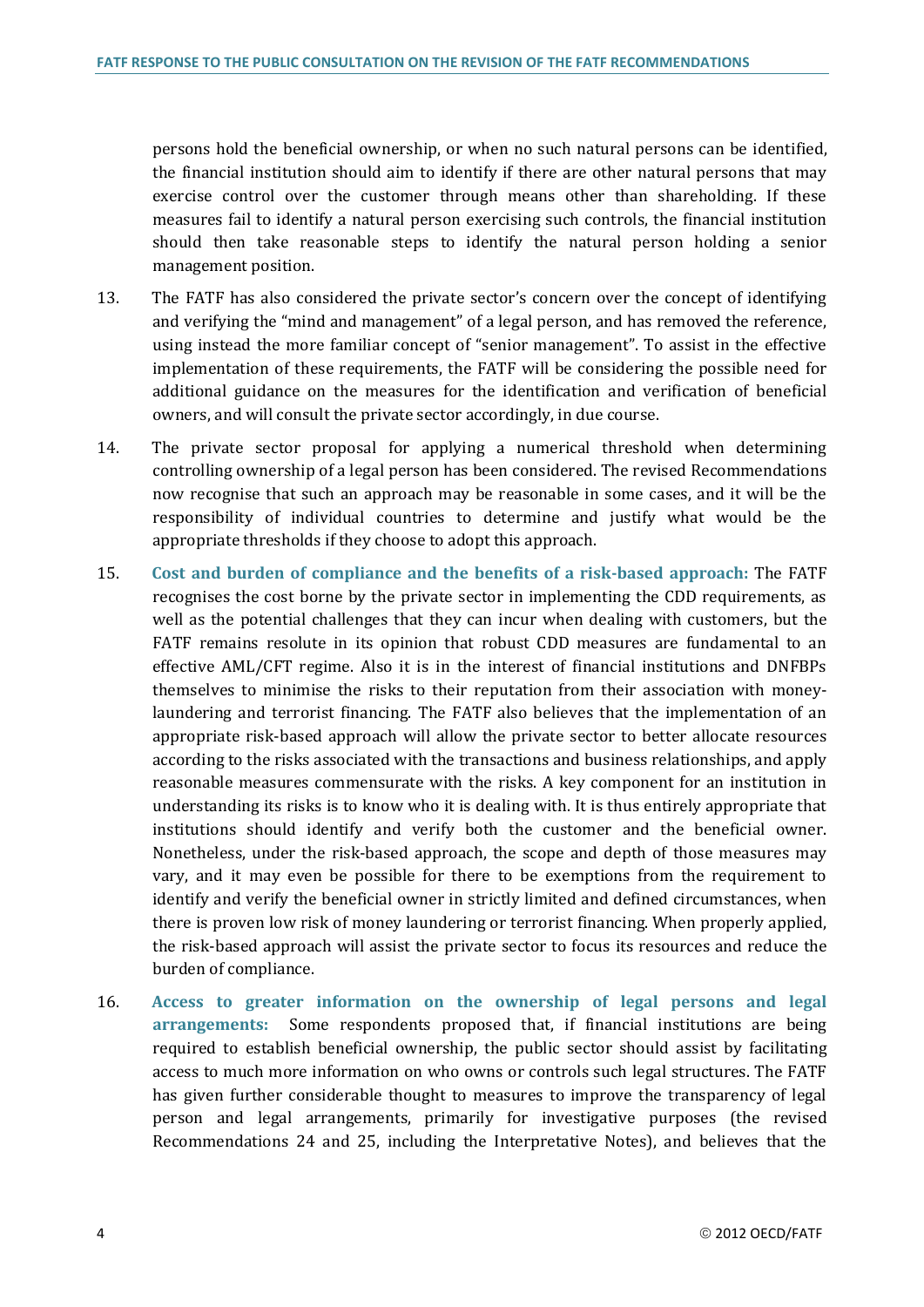revisions will go some way in improving the availability of information to financial institutions and DNFBPs, while balancing legitimate rights to privacy. These new measures are described in the next section of this document.

17. **CDD measures for life insurance:** Feedback was also received from the private sector, and specifically, the life insurance sector, that there should be a clear distinction between a beneficiary of a life insurance policy and the beneficial owner, and that verification of beneficiaries may not always be possible at the beginning of the business relationship. These views were accepted by the FATF, and the revisions seek to clarify the CDD measures required, and to stress that verification of the beneficiaries need only occur at the time of the payout. Reasonable measures should be taken to identify and verify the beneficial owner of the beneficiary (including whether the beneficial owner is a politically exposed person) at that time.

#### **Transparency of Legal Persons and Legal Arrangements** (New Recommendations 24 and 25)

- 18. The FATF has given considerable attention to the question of how to improve the transparency of legal persons and legal arrangements (and in particular, trusts arrangements); primarily in relation to assisting the investigation of money laundering and terrorist financing, but also with respect to what additional information might be made available to the financial sector.
- 19. **Transparency of Legal Persons:** The revised Recommendation requires companies to maintain basic information relating to the company, its directors and shareholders. Countries have a range of options to determine how additional information relating to beneficial ownership is maintained, and these are not focused primarily on the use of financial institutions as a substitute registry for beneficial ownership information, which was a concern expressed by several contributors to the consultation process. The options include the use of various existing sources, including information held by other competent authorities, the company itself, the private sector or available information on listed companies. In addition, the new requirements for nominee directors and shareholders to disclose their status to the company registry, or be licensed, will go some way towards reducing the risks in relation to camouflaging the ownership.
- 20. **Transparency of Legal Arrangements:** Specific feedback was received from the private sector on legal arrangements relating to: (i) concerns over the use of trust registries and the rationale for requiring the same level of transparency for a trust arrangement as for legal persons; (ii) a proposal to include "protectors, enforcers and the like" within the class of "beneficial owners"; and (iii) focusing the obligations on trustees to be consistent with common practice and legal obligations.
- 21. The FATF considered and accepted these proposals. The revised Recommendation allows countries to determine if a trust registry should be required, and focuses on the obligations of a trustee. As such, trustees now have to obtain and maintain adequate and accurate beneficial ownership information, including information on the identity of the settler, the trustee(s), and the protector (if any), as well as disclose their status as trustees when entering into a relationship with a financial institution or DNFBP.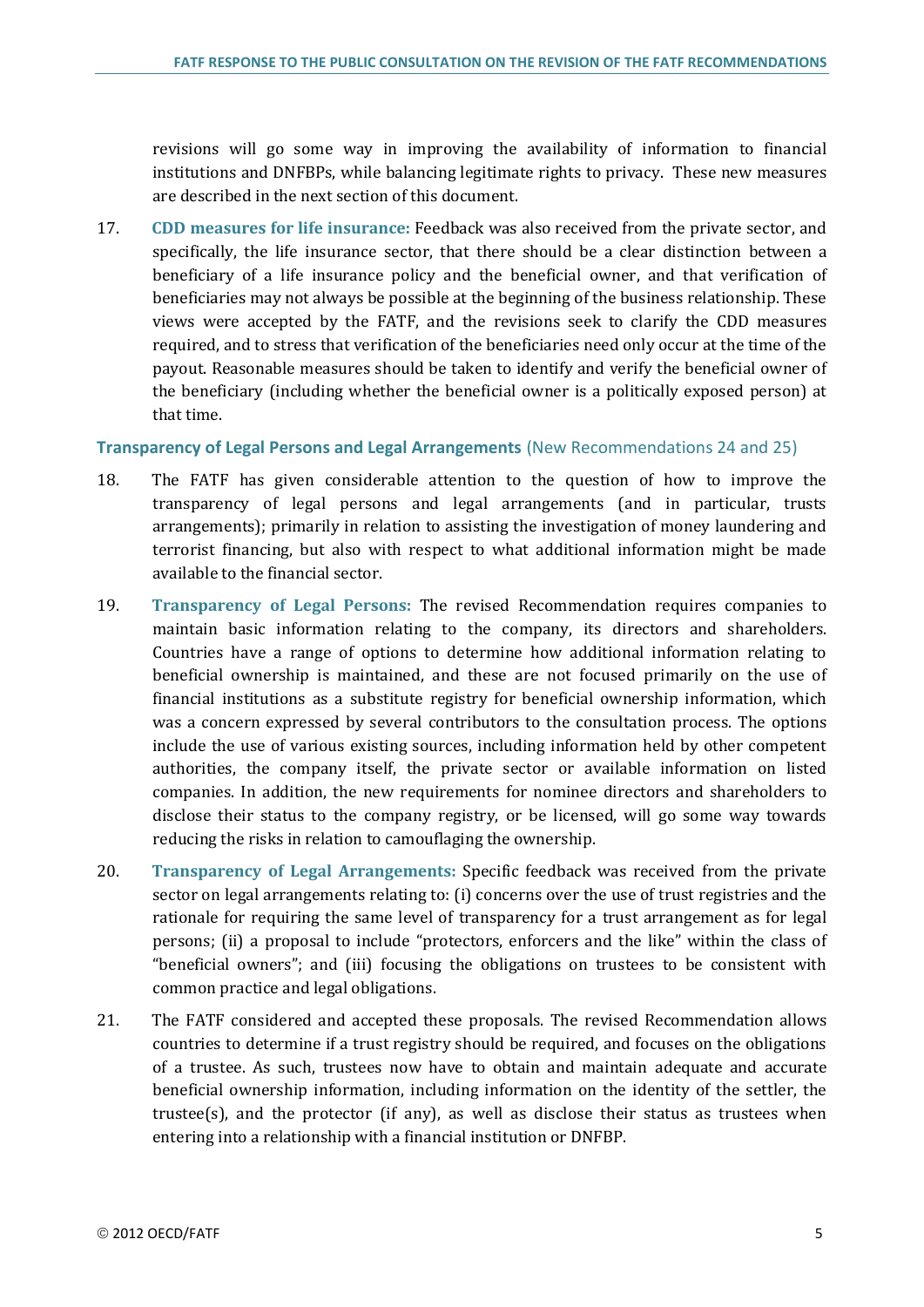#### **Politically Exposed Persons (PEPs)** (New Recommendation 12)

- 22. The revisions to the Recommendation are intended to strengthen current standards, particularly in relation to increased international concerns on corruption. Case studies and research released by various international bodies, including the FATF, confirm continued instances of serious abuse by PEPs, their family members and close associates, particularly in cross-border scenarios. In view of the growing concerns, it is important that the PEP requirements be expanded to cover domestic PEPs and persons who are or have been entrusted with a prominent function by an international organisation by adopting a riskbased approach for these groups. The approach for foreign PEPs will, however, not be changed, as the risks are still most significant in a cross-border context.
- 23. The feedback received from some elements of the private sector indicated concern for the move to strengthen the requirements on PEPs, their family members and close associates. Suggestions were made by some respondents that a risk-based approach could also be applied to foreign PEPs, as is now proposed for dealing with domestic PEPs. There were also proposals that the FATF should provide definitions for "family members" and "close associates" of PEPs, and for national authorities to consider issuing a public listing of PEPs.
- 24. Consideration was given to the request for national authorities to issue a public list of PEPs. There were concerns that this would reduce the attention paid by institutions to identifying and assessing the risks in dealing with PEPs, and might increase the adoption of a tick-box approach. Moreover, such lists could quickly become out of date, and would not be able to adequately take into account the additional information that institutions should obtain through their CDD measures.
- 25. In considering the issue of defining family members and close associates, the FATF noted that the definition of a family member and close associate of PEPs could differ substantially with the culture and risks in a country, and that any useful definition has to be sufficiently broad and flexible for countries, financial institutions and DNFBPs to adapt to the appropriate local circumstances, and the precise nature of the business relationships. The decision was taken, therefore, not to define these terms as part of the revised Recommendations.
- 26. In order to facilitate the private sector efforts in implementing the PEP requirements, the FATF is intending to develop further guidance on the issue, and this would include guidance on how to identify a PEP, his/her family members and close associates.

#### **Enhancing the Transparency of Cross-Border Wire Transfers** (New Recommendation 16)

- 27. The FATF has considered the feedback received from the private sector, and has accepted most of the proposals and amended the text of the former SR.VII/INSR.VII on a number of issues.
- 28. **Terminology and Definitions:** The FATF has retained the existing terminology, in line with the unanimous request from the private sector not to change the terminology which is currently used in the FATF Recommendations. The private sector had indicated that the existing terminology represent well-known concepts in the financial sector, and are also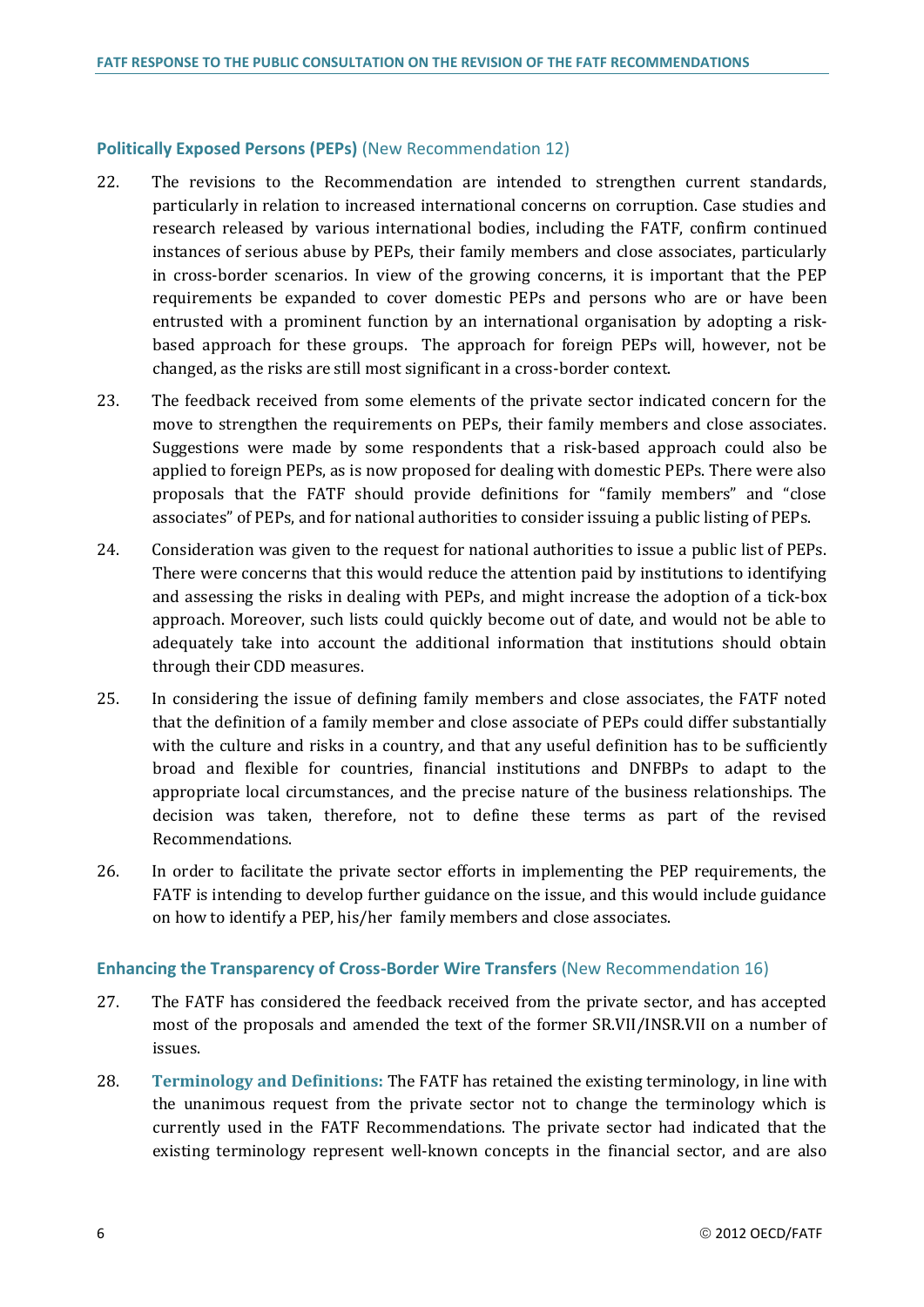used in other relevant international instruments such as "Due diligence and transparency regarding cover payment messages related to cross border wire transfers" by the Basel Committee on Banking Supervision (May 2009). Consequently, the new FATF standard on wire transfers (R.16) uses the terms beneficiary, beneficiary financial institution, wire transfers.

- 29. The FATF has taken steps to respond to the private sector's concern that using the term "full" was very confusing because, colloquially, it may be interpreted by different parties as meaning different things, and implies that very comprehensive information must be collected. In the interests of providing further clarity on this issue, the FATF has replaced the term "full" with the term "required", and added two explanatory footnotes which explain what constitutes required originator and beneficiary information. The FATF has also amended the text in response to the request for clarification that, in the context of gathering originator information, the originator's address, national identity number, customer identification number, and date and place of birth are alternatives (i.e., only one of these pieces of information is required). To address this concern, the word "or" has been inserted between each of these alternatives.
- 30. Changes were also made to the definitions of unique transaction reference number and domestic wire transfers to clarify that a message/messaging system does not act "to effect" a wire transfer, in line with a drafting suggestion made by SWIFT.
- 31. **Exemptions:** The private sector also requested that the current exemption for message payment systems (which exists in relation to the processing of wire transfers, as set out in a footnote to the definition of financial institutions) be extended to the application of other FATF Recommendations, and that clearing networks be excluded from the definition of money or value transfer service providers. However, it is important to note that these issues are integrally linked to the FATF's ongoing work on new payment methods. For now, the FATF has decided that these suggestions will be considered, as appropriate, at a later date, given the ongoing work. The FATF will, in further consultation with the private sector, review the suggestions in the context of its work on new payment methods.
- 32. **Other Clarifications:** The private sector also asked that the terms "accurate and meaningful" be revisited to take into account operational reality, and to avoid potential misunderstanding. Participants of the PSCF in December 2011 were invited to submit specific comments and proposals on this issue. The FATF has taken this concern into account and the term "meaningful" is no longer used in the FATF Recommendations.

### **Targeted Financial Sanctions in the Terrorist Financing and Financing of Proliferation Contexts**  (New Recommendations 6 and 7)

33. In general, the private sector was supportive of the proposed changes to the FATF Standards relating to targeted financial sanctions. Most of the comments and feedback focused on the importance of using consistent terms throughout the Recommendations on targeted financial sanctions. The FATF has addressed this concern by amending the text to ensure that consistent terms are used throughout the relevant Recommendations when referring to identical concepts.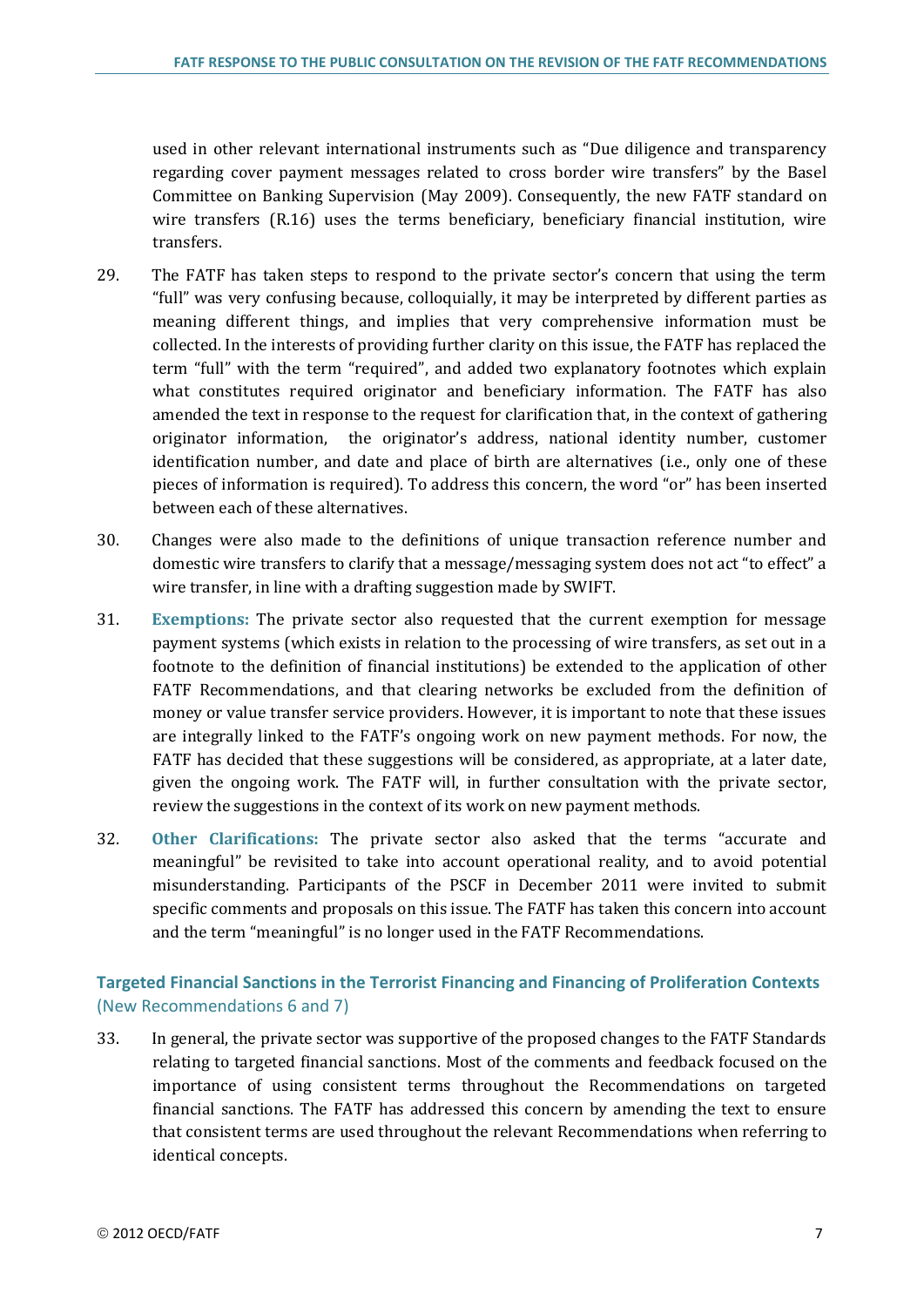- 34. The private sector also requested that the Recommendations on targeted financial sanctions be more explicit in taking human rights into account, particularly in relation to the UNSCRs on proliferation. In response to this concern, the FATF has included references to the Focal point for delisting established pursuant to S/RES/1730(2006) (relating to proliferationrelated targeted financial sanctions) and the United Nations Office of the Ombudsperson pursuant to S/RES/1904(2009) (relating to terrorism financing-related targeted financial sanctions).
- 35. The private sector had also requested that the competent authorities should be required to communicate information about delistings, and authorisations to access frozen funds/assets. The FATF has amended the text of both Recommendations 6 and 7 to take these concerns into account.
- 36. There were requests for additional guidance on how best to implement targeted financial sanctions. Following the adoption of the revised Standards, the FATF will consider whether the current Best Practices Paper on the former Special Recommendation III (Targeted Financial Sanctions for Terrorist Financing) and best practices relating to some of the specific implementation concerns raised by the private sector during the consultation process would be updated.

### **Third Party Reliance and Group-Wide Compliance Programmes** (New Recommendations 17 to 19)

- 37. Arising from the first public consultations, the private sector asked for additional flexibility and clarity with regard to the scope of reliance on CDD undertaken by third parties. As a consequence, amendments have been made to the relevant Recommendation to clarify the distinction between an outsourcing and agency relationship, to allow for more flexible intragroup reliance, and for the level of country risk to be mitigated (i.e. no longer limiting eligible third parties to those based in countries that adequately comply with FATF standards), if the third party is part of the same financial group which applies group-wide AML/CFT measures. DNFBPs may also apply third party reliance, so long as the stated conditions are fulfilled.
- 38. Several respondents to the consultation were concerned that the value of third-party reliance was negated by the requirement that the institution that relied on the third-party CDD procedures still had ultimate responsibility for the proper application of the measures. The FATF still considers that the ultimate accountability of the institution taking on the business is an essential component of an effective CDD process, and has, therefore, not modified this requirement.
- 39. The FATF has noted the widespread support for the principle of group-wide compliance programmes and the principle of information-sharing within the financial group for the purpose of global risk management. To further streamline the obligations, the revised Standards have merged the former Recommendations on "Internal Controls" (formerly R.15) and "Foreign Branches and Subsidiaries" (formerly R.22) into a single new Recommendation (R.18) which require the implementation of group-wide compliance programme to the group's foreign branches and subsidiaries.